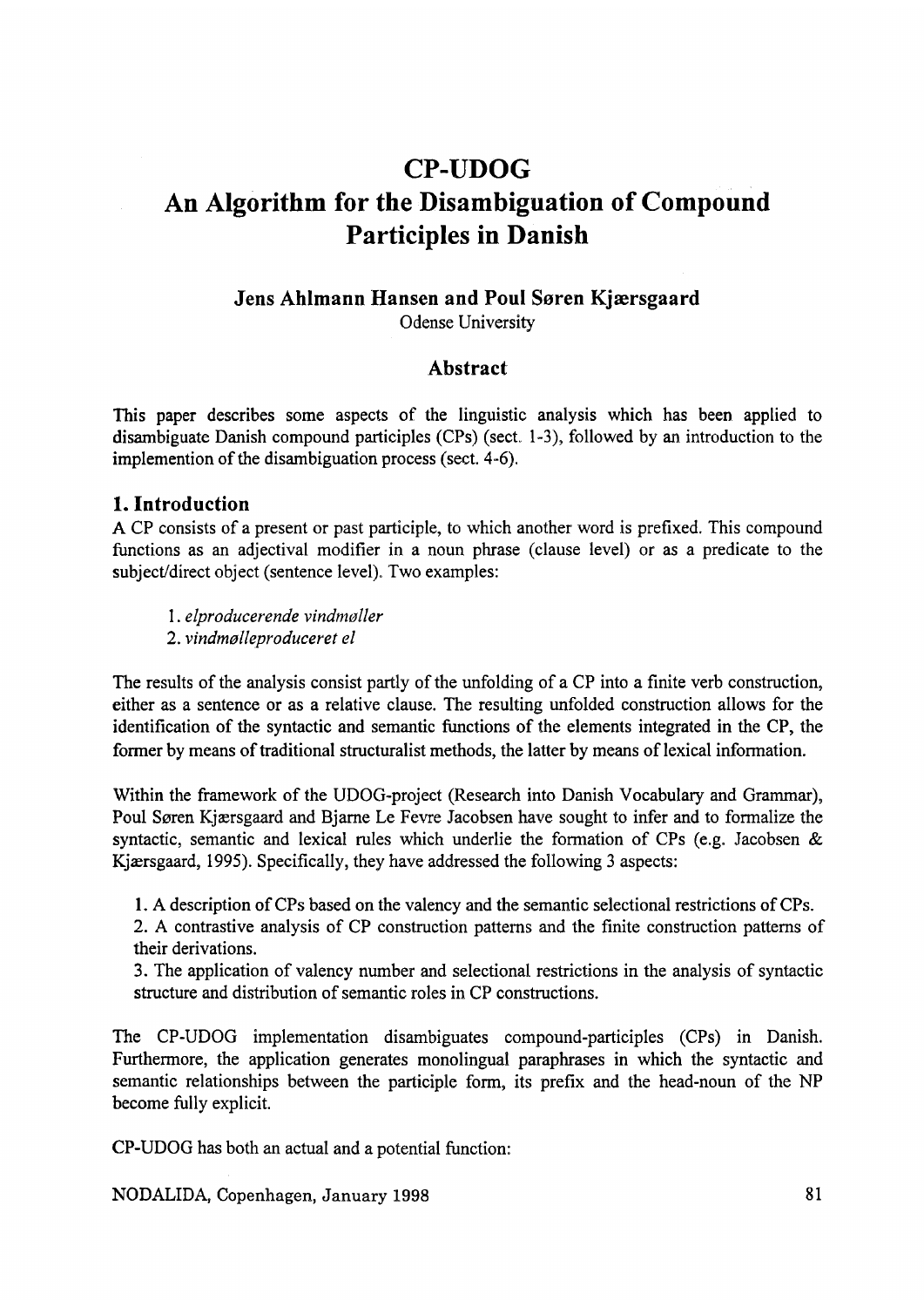I. A tool for testing linguistic hypotheses concerning the rules governing the generation of CPs in Danish.

II. A prototype module for the automatic generation of translation equivalents in Romance languages from CPs in Germanic languages.

#### **2. Linguistic data**

The data that the investigation is based on was collected primarily from 1993 to 1996 from Danish newspapers and television teletext. The corpus amounts to more than 3000 examples of simple and compound participle constructions covering approx. 1000 different verbs.

## **3. Algorithm**

The algorithm is data-driven and consists of two operations: analysis and generation (see appendix 1). The starting point is, first, the observation, resulting from several studies, that there exist some archetypical syntactic and semantic relations between the participle and a prefix on the one hand and between the (compound) participle and the head of a NP (clause level) or the subject/object (sentence level) on the other. These relations can be inferred from examples 1-2:

| syntax:<br>semantics:<br>1. | patient<br>$el$ - | direct object-present participle<br>producerende | subject<br>agent<br>vindmøller |
|-----------------------------|-------------------|--------------------------------------------------|--------------------------------|
| syntax:<br>semantics:       | subject-<br>agent | past participle                                  | direct object<br>patient       |
| 2.                          | vindmølle-        | produceret                                       | el                             |

The starting point is, second, the observation, resulting from the UDOG project, that there exist a number of deviating patterns which do not comply with the archetypes. The algorithm to be presented here aims at producing unfolded, hence disambiguated, paraphrases of both groups.

The analysis module consists of five parameters:

The first parameter the algorithm operates on is the type of participle: present or past. Danish present participles have an invariant ending: *-ende;* while past participles have a limited number of morphemes: *-et, -t, -te, -ede, -ne.* In either case, a second condition to be satisfied is that the root of the word under consideration can be identified as a verb. This operation is carried out by a dictionary lookup.

The second parameter is the valency of the verb that the participle is derived from. It is determined by a dictionary lookup.

Verbal valency is defined as the minimal number of dependents (including the subject) a verb presupposes in order for the verbal action to take place. Apart from avalent verbs, we distinguish rather traditionally between monovalent, bivalent and trivalent verbs. The number of dependents is crucial to the disambiguation process since it may identify for instance a nominal prefix which does not fill the function which the archetype would otherwise predict. Syntactic valency is also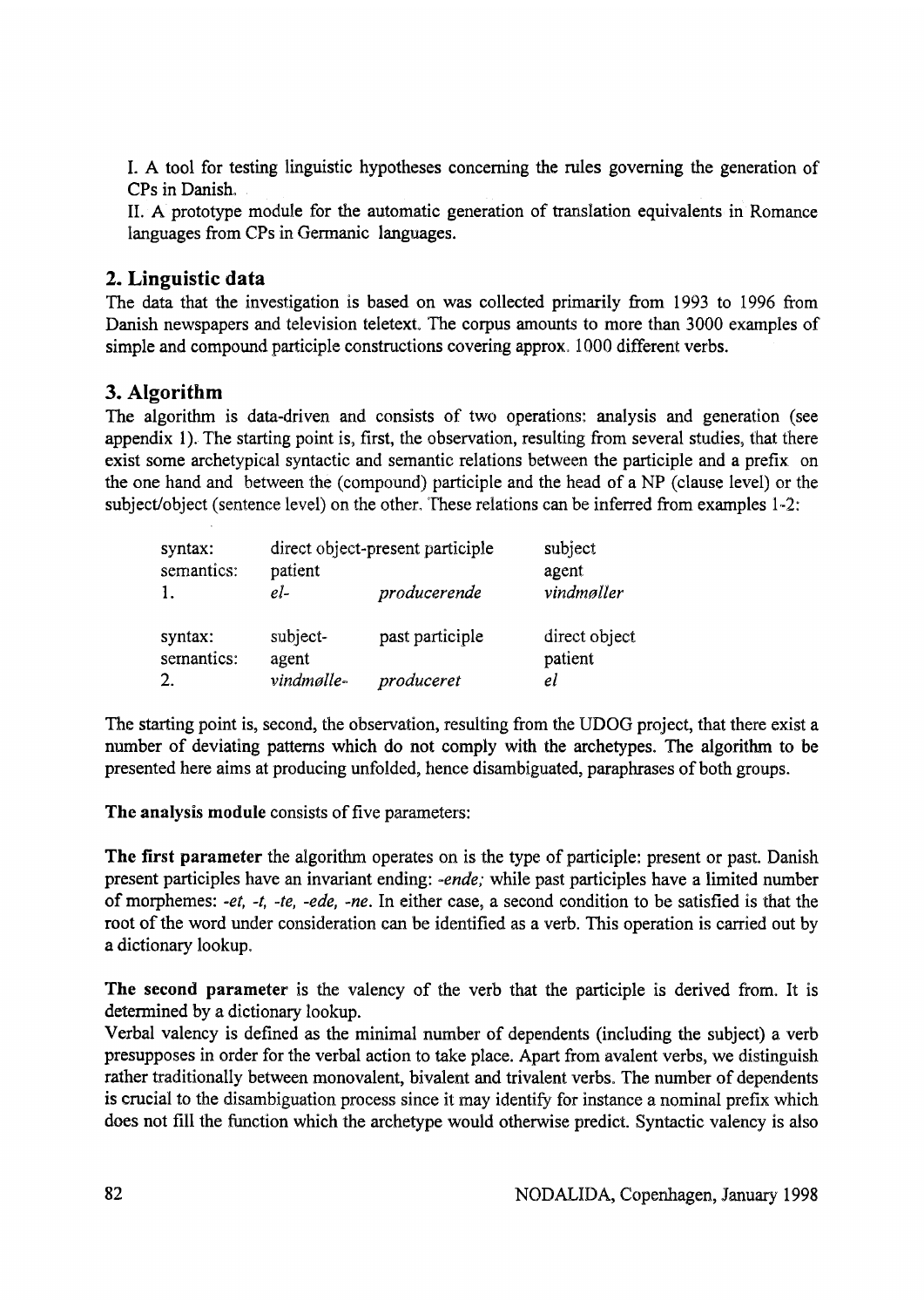important since it contributes to distinguish between direct and prepositional objects (the preposition belonging to the latter is deleted during the formation of compound participle).

The third parameter is the class the prefix belongs to. Most prefixes are lexical items in their own right, e.g. *el* and *vindmølle*. A few, however, are not, e.g. *be-*, *u-*). In either case, the class is determined by a dictionary lookup.

The archetypical patterns take into account only nominal prefixes, but the set of possible prefixes includes, among others, adjectives, adverbs, prepositions, particles and bound morphemes. If the prefix does not belong to the class of nouns, it cannot fill a nominal function such as subject or direct object. Further, the third parameter may cooperate with the second parameter to identify the function of the prefix. This happens when a nominal prefix represents an ellipsis of a PP (the preposition being elided) or vice versa when a preposition represents a PP whose head was elided.

The fourth parameter examines the compatibility between the selectional restrictions of the verb under consideration and semantic features belonging to the dependent. The metaphor that may best illustrate this phenomenon is two wheels whose gears may or may not mesh. Incompatibility between the selectional restrictions of a verb and the semantic features of a dependent overrules the archetypical relation. In such instances, the algorithm assigns syntactic and semantic functions which are different from the archetypical ones. The check is performed by using a rather primitive set of semantic features (eight).

A fifth parameter intervenes when past participles are considered. This is ergativity. An inaccusative verb inverts the normal semantic relationship between the participle and its dependents (see appendix 1).

The generation module of the algorithm assigns syntactic and semantic functions to the prefix and the head. This enables the production of an unfolded equivalent of the CP. Two aspects deserve mentioning. First, the tense of the unfolded present participle is, by default, set to the present. This is true as far as a context-free PP is concerned. But it would not hold if the CP to be unfolded was embedded in a sentence in the past tense. The tense of the unfolded past participle is set to present or present perfect depending on the verb's aktionsart (imperfective verbs deriving present tense and perfective verbs present perfect).

Second, the paraphrase is by default set to active voice. Hence, subject and object are linearized in an order that does not necessarily coincide with the order that would prevail if the CP occurred in a context-sensitive environment. This means that elided dependents are indicated formally by  $X1, X2, ...$ 

## **4. Database implementering**

For the purposes of systematic analysis, categorization and hypothesis formation, a database for the collected CP examples has been constructed. The manual data-handling consists of 3 sections:

- 1. Actual reading
- 2. Lexeme
- 3. Paraphrase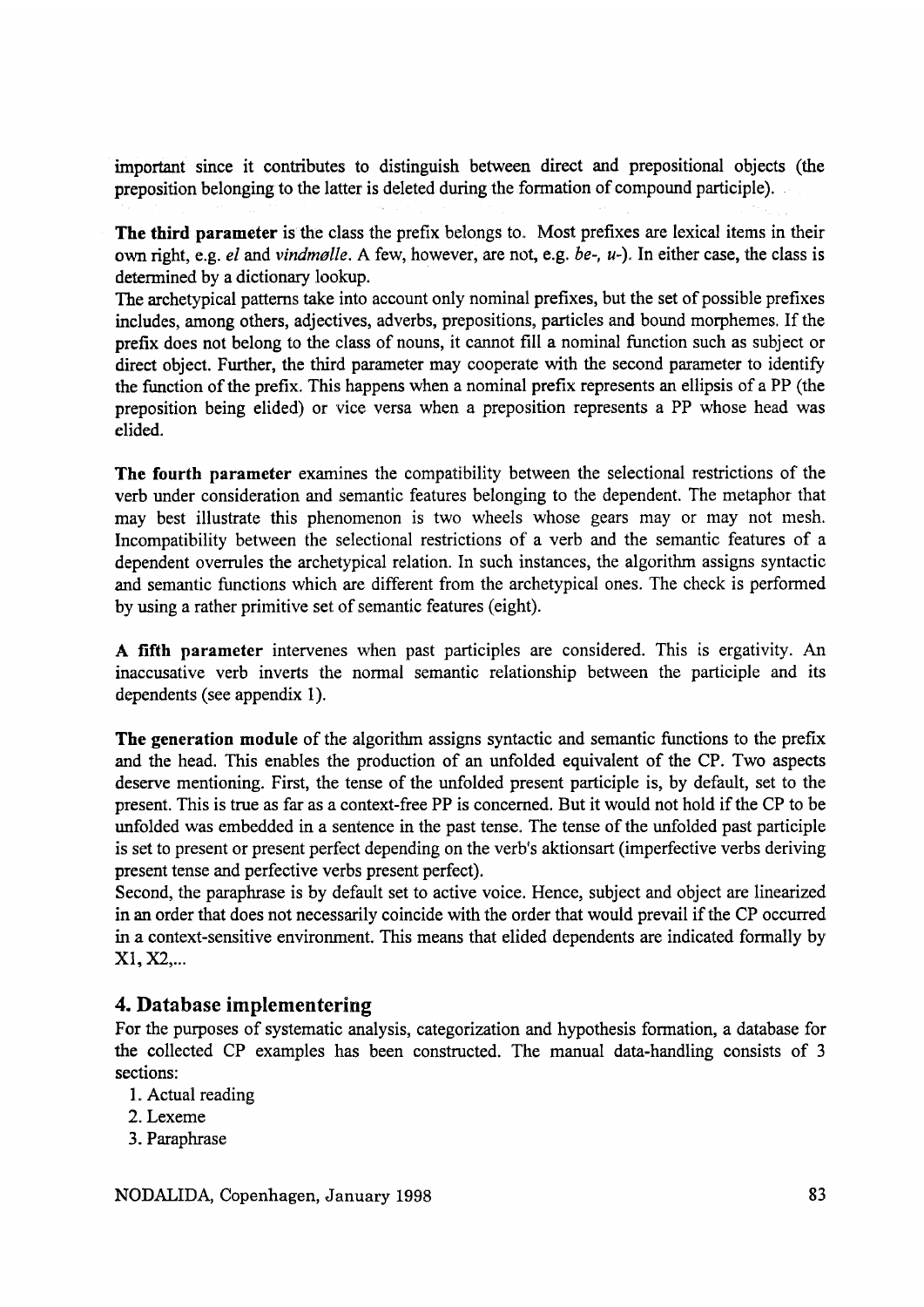Section 1 contains information concerning the form and function of the particular CP. Section 2 describes the valency and selectional restrictions of the related infinitive from an LFG perspective. In section 3, the CP construction is analyzed: syntactic structures and semantic relation ship s are formulated in terms of LFG. Finally, the CP example is transcribed into a sem antically equivalent construction with a finite VP, e.g.

I, elproducerende vind møller  $\rightarrow$  vind møller, der producerer el (electricity-producing wind mills  $\rightarrow$  wind mills , that produce electricity)

The paraphrase resolves any potential ambiguous relationships between the participle form, its prefix and the NP head-noun. From the paraphrase, it is relatively less problematic to generate translation-equivalents in Romance languages:

II. *vind møller, der producerer el*  $\rightarrow$ des éoliennes / qui produisent de l'électricité / productrices d'électricité/

## **5. Architecture of the CP-UDOG algorithm**

In order to test the potential of the aforementioned rule sets for analysis of CP constructions, the CP-UDOG algorithm, which further formalizes the linguistic analysis and the associated terminology, was implemented. Due to concerns for transparency of the program code and compatibility with other language processing systems, the algorithm was implemented in the programming language Pascal.

The static structure of the program consists - in a rather simplified description - of dictionary files, a database file, an NP-parser and a module for enhanced analysis with ensuing rewrite rules.

In addition to standard morphological values, nouns are categorized within a coarse-grained sem antic hierarchy. The database file - a reduced version of the database mentioned in section 4 contains mainly information concerning the morphology, valency (selectional restrictions), aktionsart and ergativity of verbs.

The NP-parser reads the input, identifies the word units, confirms the syntax and segments the CPs. Following the identification, further semantic-syntactic information from the database file is added to the verb form. The information from the NP-parser is passed on to the rewrite module, where the data is further analyzed before the input - non-finite CPs in NPs - is transcribed into finite constructions by means of rewrite rules (see example I, section 4).

Thus, the manual treatment of data in the database and the automatic analysis of the CP-UDOGalgorithm interact on several levels:

- 1. The database constitutes the setting for inductive hypothesis formations, while the implementation acts as a 'top-down' hypothesis test.
- 2. Database information is exported directly to the database file of the implementation.

3. The manually produced paraphrases of the database are the measures by which the output of the implementation is judged.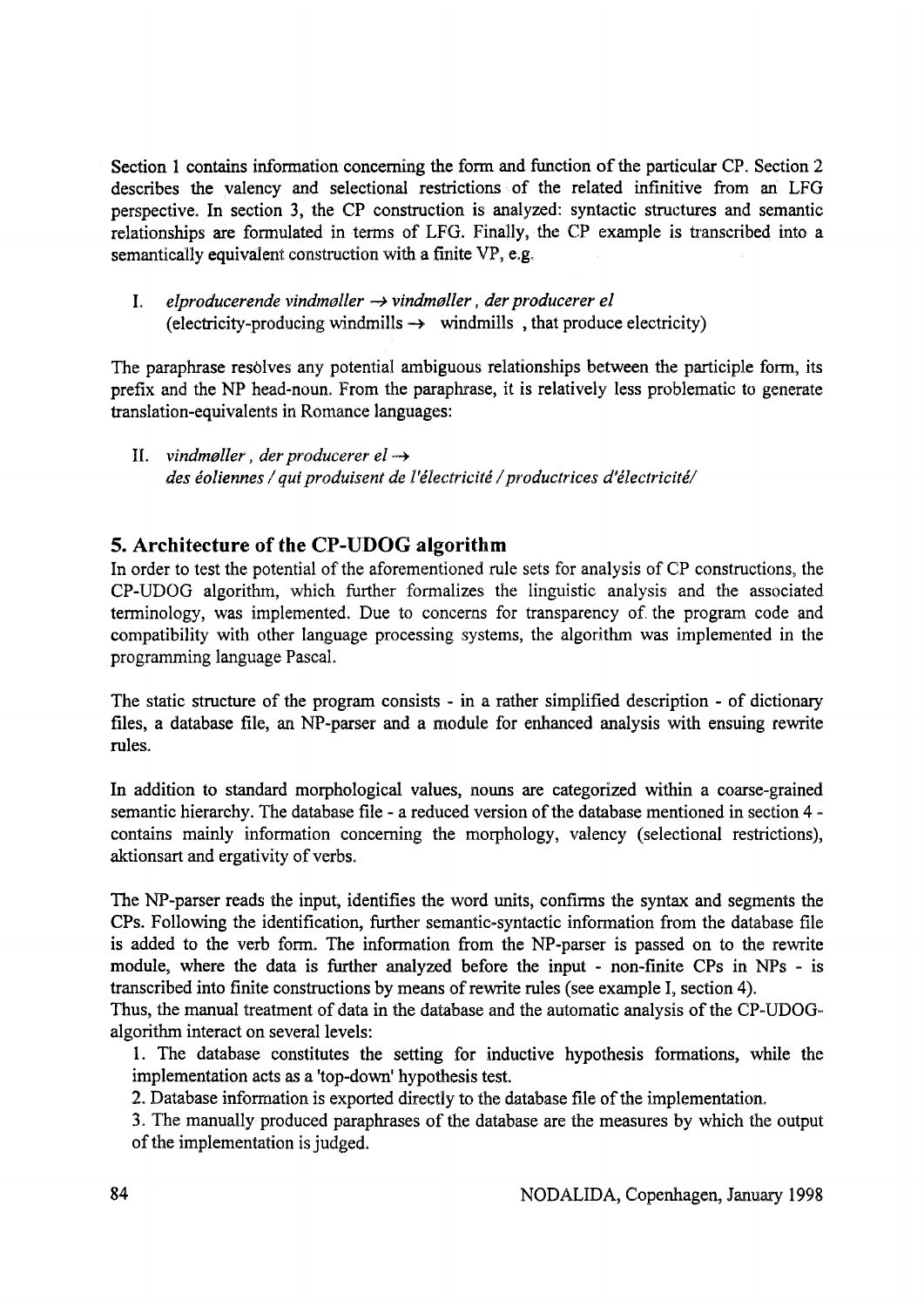4. The logical consistency of the implementation has contributed towards a more precise meta-terminology, in particular concerning such aspects as valency (selectional restrictions) and aktionsart.

#### **6. Tests, maintenance and further perspectives**

The implementation of the main structure of the program is concluded, though the refinement of certain rewrite rules is an ongoing process.

As mentioned in section 5, detection of potentially rule based deviant CP types has been facilitated by the application's ability to process large corpora rapidly and consistently. Basically, the method consists of using files of systematically categorized CP examples as test data to achieve a better overview. Therefore, the run-time tests of the program have had the dual function of evaluating existing linguistic hypotheses, while providing data for new analysis theories.

Future tests, ideally, would include a Danish parser and a full-scale dictionary in order to achieve a clearer picture of the efficiency of the algorithm.

Finally, an extension of the CP-UDOG-project will include a description and an analysis of CPs in English and German, with the primary aim of establishing analogous methods for disambiguation of CP constructions in Danish, English and German.

#### **References**

Bresnan, J. 1982. "The Passive in Lexical Theory". *The Mental Representation of Grammatical Relations,* edited by J. Bresnan. Cambridge, Mass: The MIT Press.

Jacobsen, B. L. F. & Kjærsgaard, P. S. 1995. "Adjektiviske deverbaler i dansk". *UDOG-rapport* 2, edited by Maegaard, B. and Pedersen, B. S., pp. 3-26. København: CST.

Kjærsgaard, P.S. 1996. "Danske participialer og valens". Adjektivernes Valens, edited by VanDurme, K., pp. 49-84. Odense, Institut for Sprog og Kommunikation: Odense Universitet.

Pümpel-Mader, M. et al. 1992. *Deutsche Wortbildung. Typen und Tendenzen in der* Gegenwartssprache, V. A djektivkomposita und Partizipial bildungen. Innsbruck. Düsseldorf: Pädagogischer Verlag Schwann.

Stewart, P. 1995. "Brugen af en database til behandling af danske participialer". *Datalingvistisk Forenings 5. Årsmøde*, pp. 53-66. Odense, Institut for Sprog og Kommunikation: Odense Universitet.